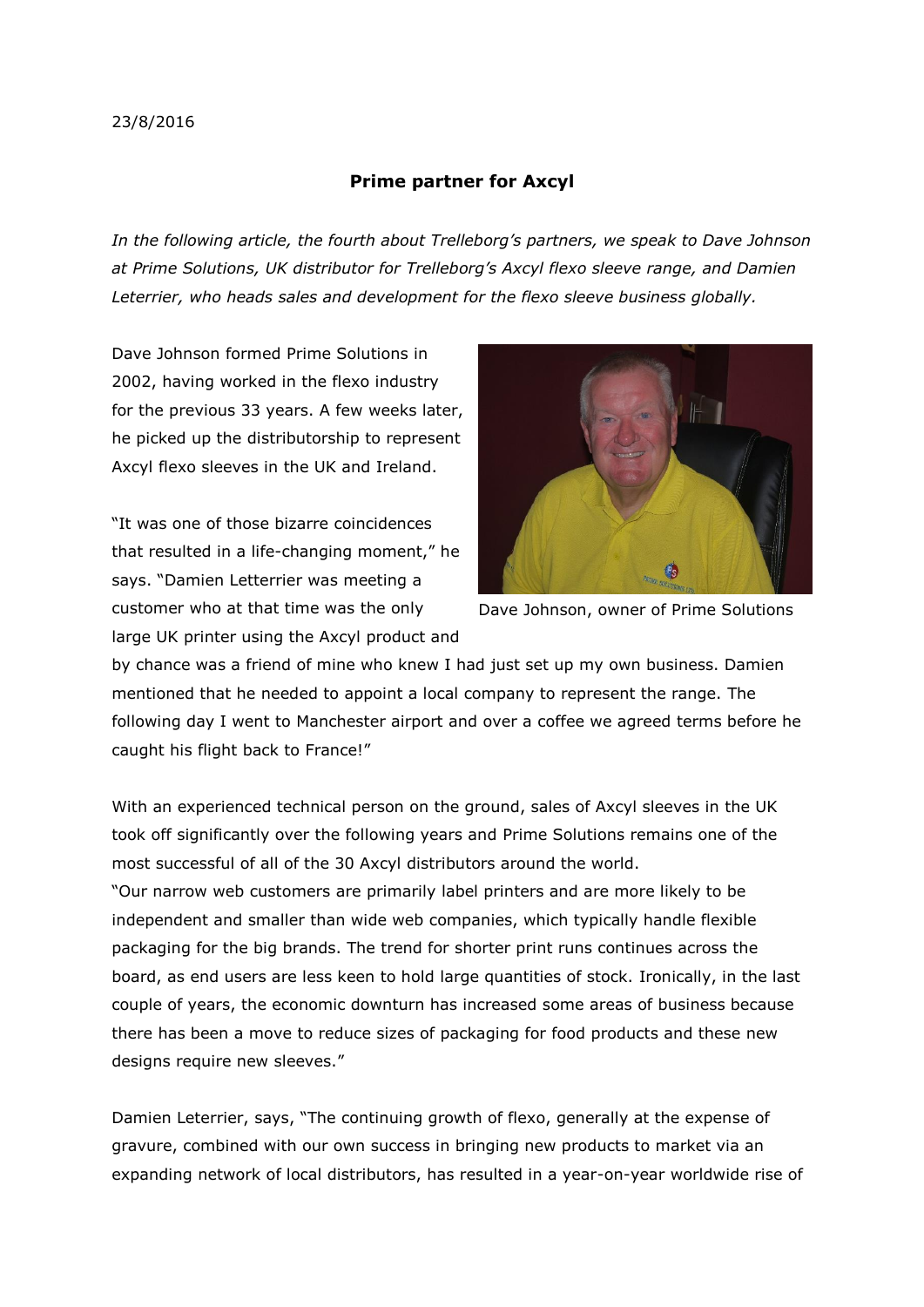Axcyl sales. This has been helped by new geographical areas opening up to us, such as Latin America and Asia.

"We work closely not only with printers but with flexo press manufacturers and an increasing number are equipping or recommending Axcyl sleeve technology. The ability to handle make-ready offline by fitting a flexo plate to a sleeve that can quickly allow register and print pressure to be set up with great accuracy is hugely attractive to the printer. In addition, the lightness of modern sleeves means that the press drives require less energy."

There is a friendly banter between the two men showing that there is a very close working partnership. Indeed, 'partner' is a word Damien uses more than once. "Dave has become much more than a distributor for Trelleborg and his many years of experience in the flexo market means that he is regularly involved in giving feedback on new products before their launch."

Trelleborg's R&D department is based at its offset blanket production plant in Lodi Vecchio near Milan, Italy, and includes staff dedicated to flexo sleeve technology. The most recent product launch was a carbon fiber bridge sleeve, which was received with great enthusiasm by users. The excellent damping properties and exceptional rigidity offered by



Trelleborg's R&D at Lodi Vecchio - Italy

this new sleeve enable higher productivity to be achieved on the press.

The demands put on to the production chain by brand owners who want new designs produced at ever shorter notice, led to Trelleborg introducing at the end of 2015 its 'Fast-track' service, which has proved to be extremely popular, particularly in the UK.

"What often happens is that brand owners, designers and printers will be involved in discussions about a new packaging design for quite some time, then when the decision is made the printed item is required almost immediately," says Damien.

"To help meet such tight deadlines we introduced a service whereby, printers can have sleeves delivered within ten working days of receiving the order. This is a completely new concept for the flexo market and has proved to be highly successful, winning us not